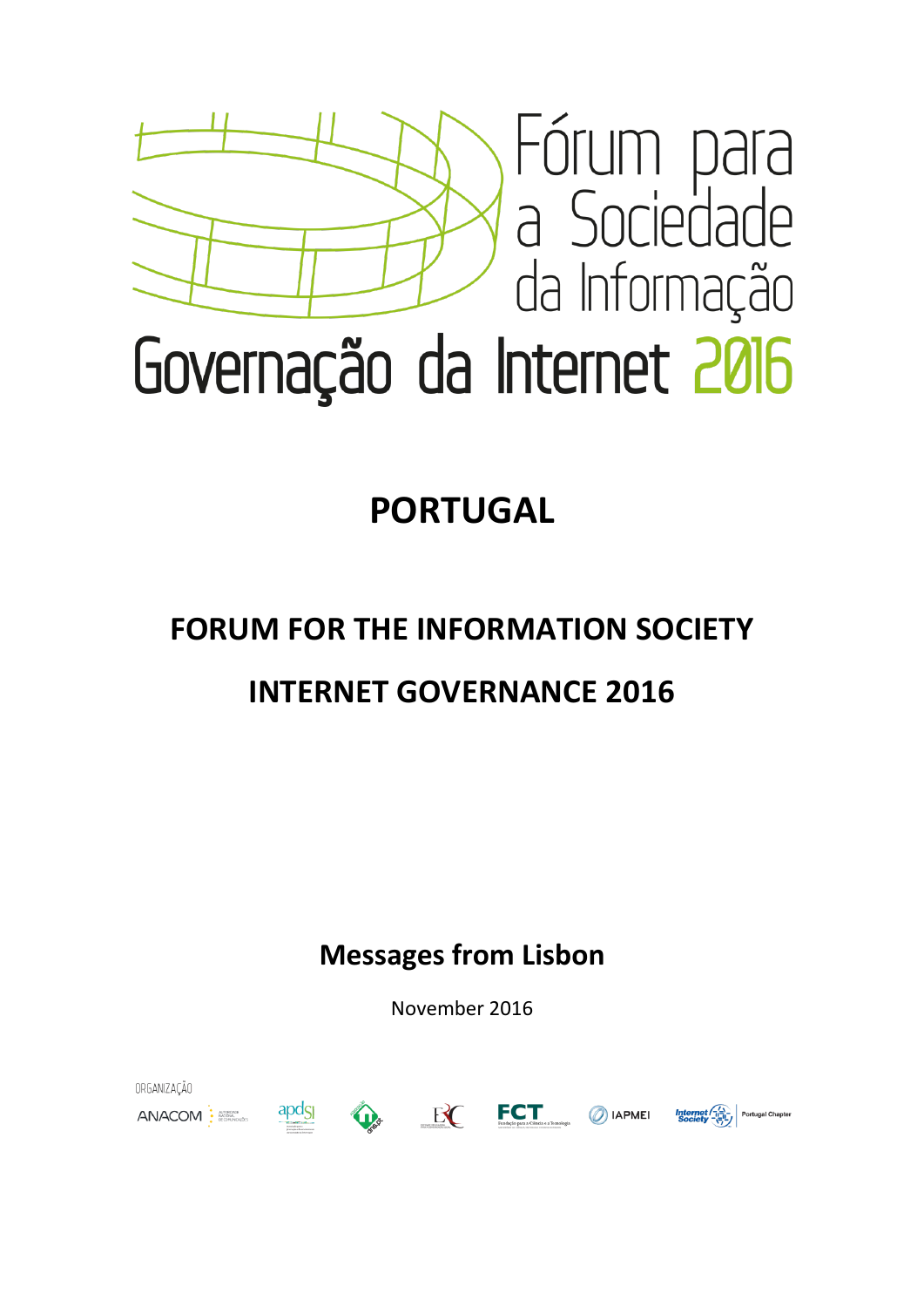### **Messages from Lisbon**

To guarantee a development of the governance model, which keeps up with the Internet's development, it is demanded an evolution, not a disruption, bearing in mind that, over the years, there has been a continuous evolution of the role and vision of the various stakeholders throughout this process.

The evolution of the Internet has been greatly driven by the technical community, however the monitoring of agents such as legislators is much slower, and one should expect them to play a more active role in discussing the future of the Internet. This finding allows us to recognize that the Internet Governance multi-stakeholder model is not perfect, but there is almost a concordance around the idea that it is still the best model, guaranteeing the greatest counterbalance and power sharing between the stakeholders.

There are still questions about who should participate in the discussion, what role each stakeholder should play, and whether it should be re-evaluated over time. The truth is that they are not on an equal level, following their own political and economic agendas, or others, which are not always very clear. Who has the true decision-making power?

Greater transparency in the processes and information sharing are required, as well as greater accountability by the several stakeholders. The resolution of global litigation based on a local legal framework, namely that of the State of California with regard to the Domain Name System (DNS) is pointed out as another of the problems in this multi-stakeholder governance model. But until now no credible alternatives have emerged.

From Lisbon urged the idea that global issues affect everyone and no one is protected by the fact of *being distant*.

It is necessary to achieve a greater involvement of the Portuguese multi-stakeholder community, in particular of the civil society in the discussions, through a bottom-up process that has been difficult to implement but needs reinforcement to reach out more interlocutors, and a greater dialogue between government, Internet users, academic and technical communities, civil society and the private sector. Only in this way will it be possible to truly democratize and share power on the Internet.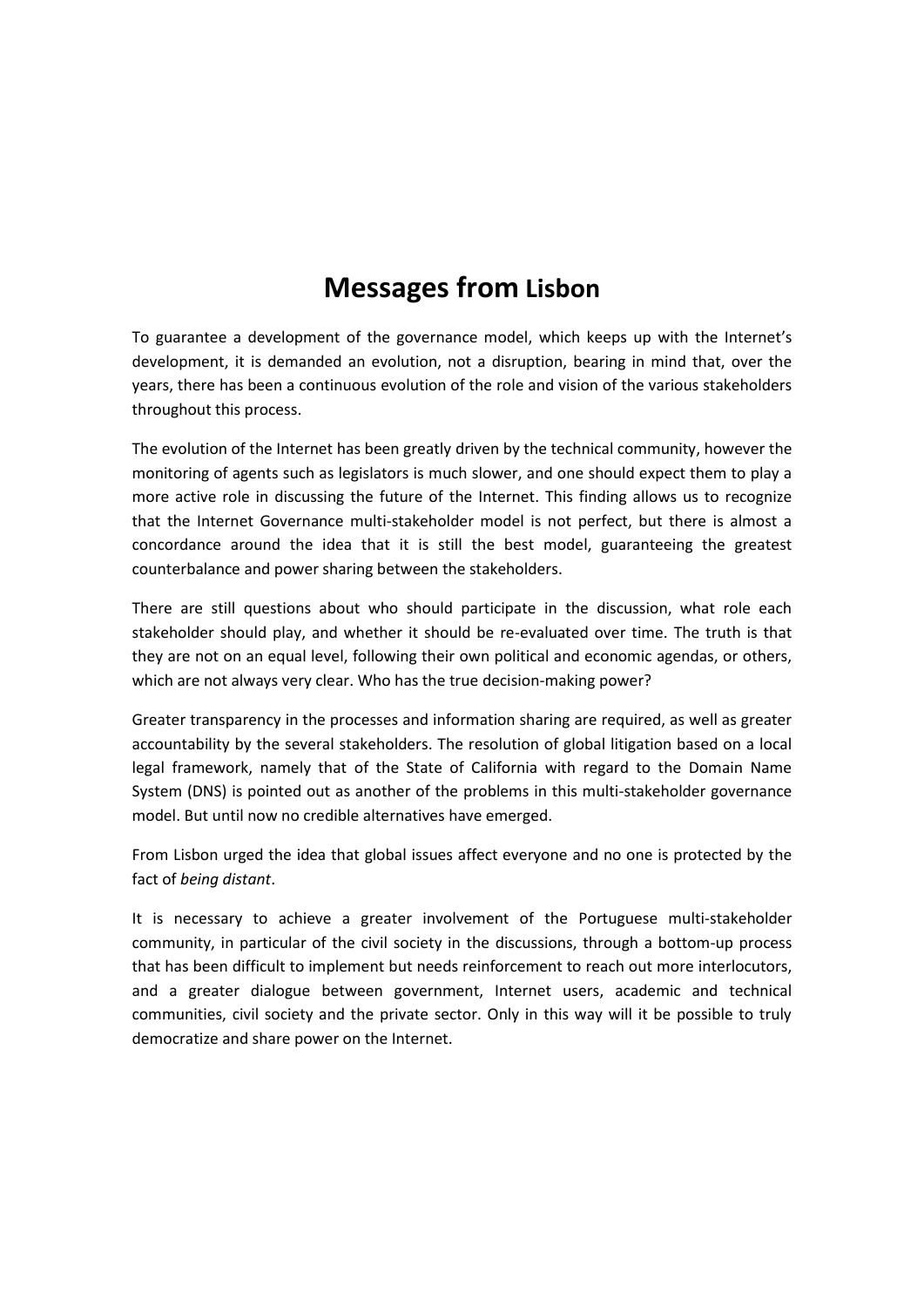

#### **PRIVACY ON THE INTERNET | RIGHTS AND RESPONSIBILITIES, WHAT FUTURE?**

The ubiquity of the Internet and the growing digital transformation of society have changed habits, behaviors, aspirations, rules, jobs, fears, prejudices and the citizens' needs. Therefore, the implementation of new privacy standards, e.g. the Regulation on the European Data Protection of the European Union, which will enter into force in 2018, is particularly relevant to the various representatives of the Internet community.

Too often, issues surrounding privacy need more transparency and more stakeholders should be involved in the discussion, implementation and regulation. The argument that users must have full control over their own data implies alongside a better preparation of users and consumers to this process through proper skills and training. On the other hand, it is required greater responsibility and accountability of actors who provide services and products over the Internet. The "by-design" and "by-default" principles should be the private sector priorities which could reduce eventually government regulation. In addition to legal frameworks, governments should also prioritize citizens' digital literacy, training and education.

#### **INTERNET GOVERNANCE FOR AN INCLUSIVE GROWTH**

The Internet is increasingly present in all aspects of society - be it information, communication, digital content and even in the resolution of problems involving public administration. Thus, citizens' access to the Internet, limited by outlined issues related to infrastructure and digital skills, is today a spring of social inequalities.

There is a need to strengthen the promotion of digital and media literacy as it is not enough for people to have access to information. They must also learn to question the information they are accessing and to counteract the feeling that their opinion is somehow invalid.

A strategy for inclusion must engage everyone and also look at people as an important resource in this new digital based Knowledge Society.

#### **NET NEUTRALITY**

There is an ongoing conflict on the stakeholder's positions. On the one hand, it has been pointed out that certain regulations create an imbalance between network operators and service and application providers, the former imposing market rules and not being subject to the same type of obligations. On the other hand, it is considered that ensuring access to any kind of content - whenever, wherever and in whatever application the consumer wants – is an essential requirement. In a context where Internet access is considered a utility, access restrictions continue to be unacceptable.